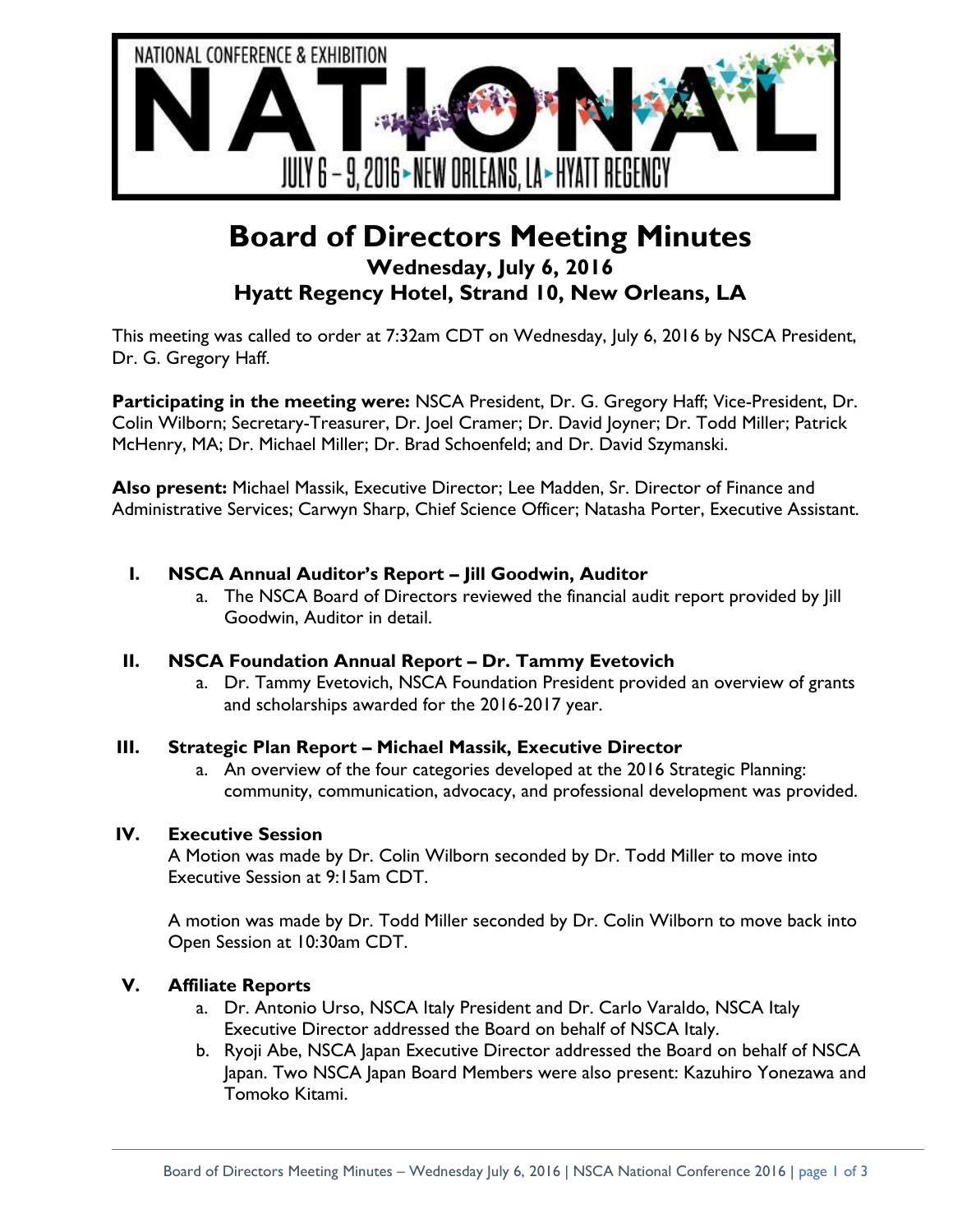

- c. Dr. Wanki Lim, NSCA Korea Executive Director addressed the Board on behalf of NSCA Korea.
- d. Pan Chun Hao, NSCA Shanghai Executive Director and Wang Yi, NSCA Shanghai Executive Director addressed the Board on behalf of NSCA Shanghai.
- e. Dr. David Garcia-Lopez, NSCA Spain President and Eduardo Soria, NSCA Spain Executive Director addressed the Board on behalf of NSCA Spain.

# **VI. JSCR Annual Report – Dr. William Kraemer**

a. Dr. William Kraemer provided the annual report.

# **VII. SCJ Annual Report – Dr. Jeff Chandler**

a. Dr. Jeff Chandler provided the annual report.

# **VIII. Discussion Items, Motions, & Follow-up Reports**

#### **Discussion Items:**

- 1. Brazil
	- a. Dr. Brad Schoenfeld led a discussion about a proposed Brazil conference.
- 2. Membership Committee
	- a. Dr. Joel Cramer introduced the idea of having a student member on committees.

# **Motion Resolutions:**

#### 2016-07-06-01 PASSED UNANIMOUSLY

| Topic:                 | Budget Variance for Redesign of NSCA Website                  |
|------------------------|---------------------------------------------------------------|
| Motion Proposed By:    | Dr. G. Gregory Haff                                           |
| Motion Seconded By:    | Patrick McHenry, MA                                           |
| Proposed Motions:      | The Board moves to approve the budget variance for the update |
|                        | of the NSCA website. The additional budgeted expense will be  |
|                        | \$140,000, bringing the approved budget to a deficit of       |
|                        | (\$121,511).                                                  |
| Adopted Resolution:    | The Board moves to approve the budget variance for the update |
|                        | of the NSCA website. The additional budgeted expense will be  |
|                        | \$140,000, bringing the approved budget to a deficit of       |
|                        | (\$121,511).                                                  |
| <b>Staff Support:.</b> | Wayde Rivinius, Sr. Director of Technology                    |